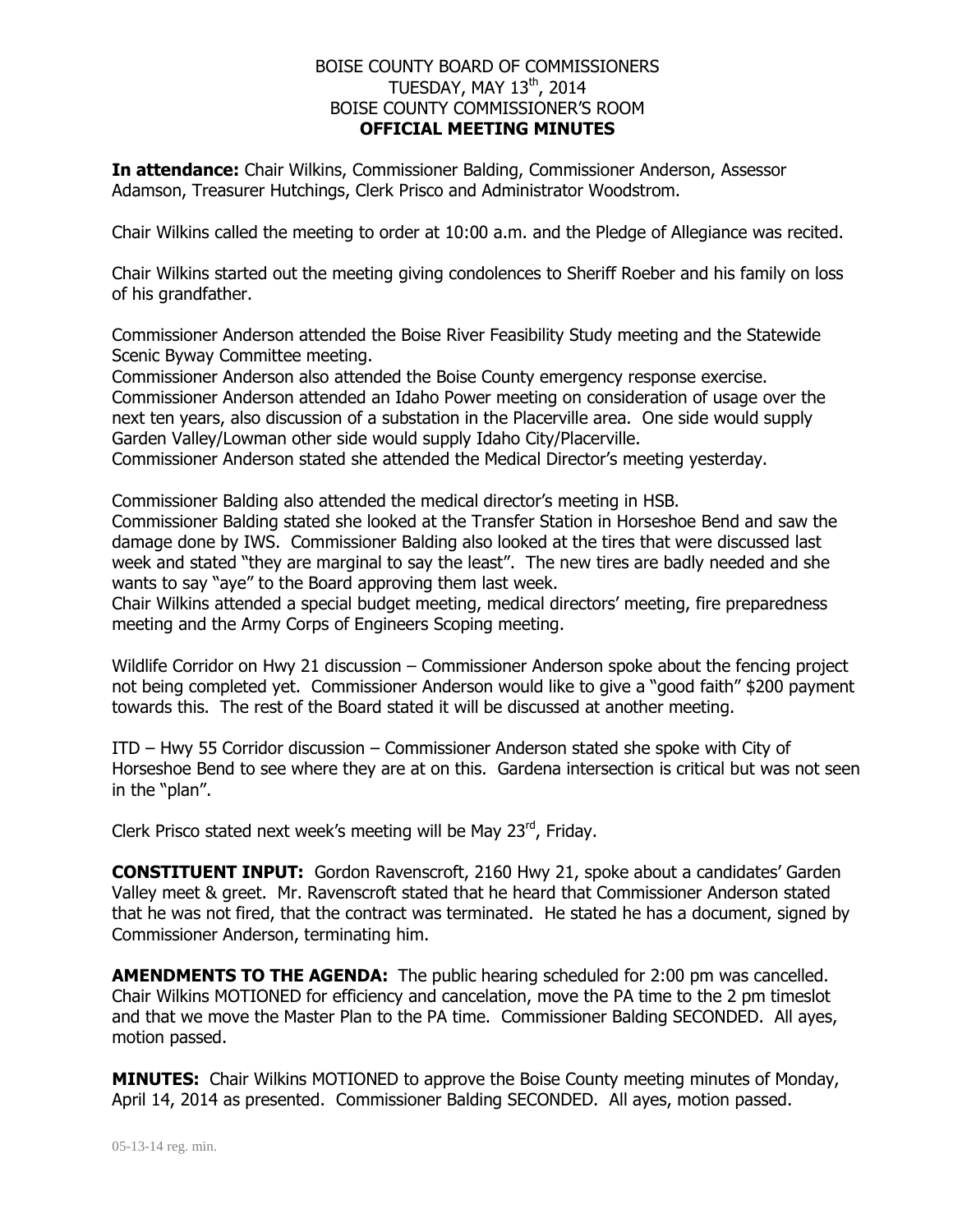Chair Wilkins MOTIONED to approve the Boise County meeting minutes for April 22, 2014 as presented. Commissioner Anderson SECONDED. All ayes, motion passed.

**DEPARTMENTAL ISSUES:** P&Z – Comp Plan Resolution 2014-38 – Rora Canody presented the current map. Commissioner Anderson MOTIONED to approve Resolution 2014-38, a Boise County Resolution appealing Resolution 2006-27 Boise County Comprehensive Plan and Land Use Map as amended and adopting a new Comprehensive Plan and Land Use Map by this resolution. Commissioner Balding SECONDED. Roll call vote: Chair Wilkins – aye; Commissioner Anderson – aye; Commissioner Balding -aye, motion passed unanimously.

P&Z Fees Resolution 2014-39 - Commissioner Anderson MOTIONED to approve Resolution 2014- 39, a Boise County resolution appealing Resolution 2012-02 establishing a revised P&Z Department fee schedule and providing for an effective date after convening as a Board in the public hearing on May 6, 2014 at 2:30. No material changes were made and this resolution will be effective as of today's date. Chair Wilkins SECONDED. Roll call vote: Chair Wilkins – aye; Commissioner Anderson – aye; Commissioner Balding - aye, motion passed unanimously. P&Z Winn letter – this will be discussed during Miscellaneous & Correspondence.

Emergency Management – Type III Fire Assignments (discussion) – Coordinator John Roberts spoke about Type III and presented a handout of information. Commissioner Balding spoke about him being out of County for meetings/trainings. Commissioner Anderson stated she was opposed to his request, due to his Boise County workload already being limited to 10 out of 12 months to accommodate his PERSI retirement. Commissioner Balding MOTIONED to deny the request by Mr. Roberts for the Type III incidents that he has set forth in the letter to the Board. Commissioner Anderson SECONDED. Roll call vote: Commissioner Anderson – aye; Commissioner Balding – aye; Chair Wilkins – nay, motion passed.

Mr. Roberts gave an update on the generators and that they are almost completely set up and running.

Road Department – Payroll change request for C. Dill – Mr. Dill was seasonal, now he is full-time. Commissioner Anderson MOTIONED to approve the payroll addition for Curtis Dill, going from seasonal to a full-time regular employee for the Boise County Road Department, salary is within the position that he is now a fulltime employee. Commissioner Balding SECONDED. Roll call vote: Chair Wilkins – aye; Commissioner Anderson – aye; Commissioner Balding -aye, motion passed unanimously.

Clerk Prisco presented a Deputy Court Clerk payroll addition for B. Hendryx. There was discussion as to the starting salary. Commissioner Balding MOTIONED to allow the Clerk to fill the position in the Court as the Magistrate Judges Clerk for Brenda Hendryx at the amount stated and the date effective. Motion died for lack of a second. The motion was restated. Commissioner Balding MOTIONED that we hire, per Clerk Prisco's recommendation, Ms. Hendryx as the Magistrate Judges Clerk at the salary stated and the date effective. Chair Wilkins SECONDED. All ayes, motion passed.

Clerk Prisco presented a payroll addition for M. Elenes - Commissioner Balding MOTIONED to accept the payroll addition of the new employee for the Clerk's office as dc payroll/human resource of Ms. Elenes as of the effective date and salary stated. Chair Wilkins SECONDED. All ayes, motion passed.

Clerk Prisco spoke about elections training yesterday, about a letter from Animal Damage Control where they are requesting \$1500 in funding and she also spoke with Jerry Flatz from LHTAC about the Crouch Middlefork Payette Bridge Project on estimated construction costs from Holladay Engineering.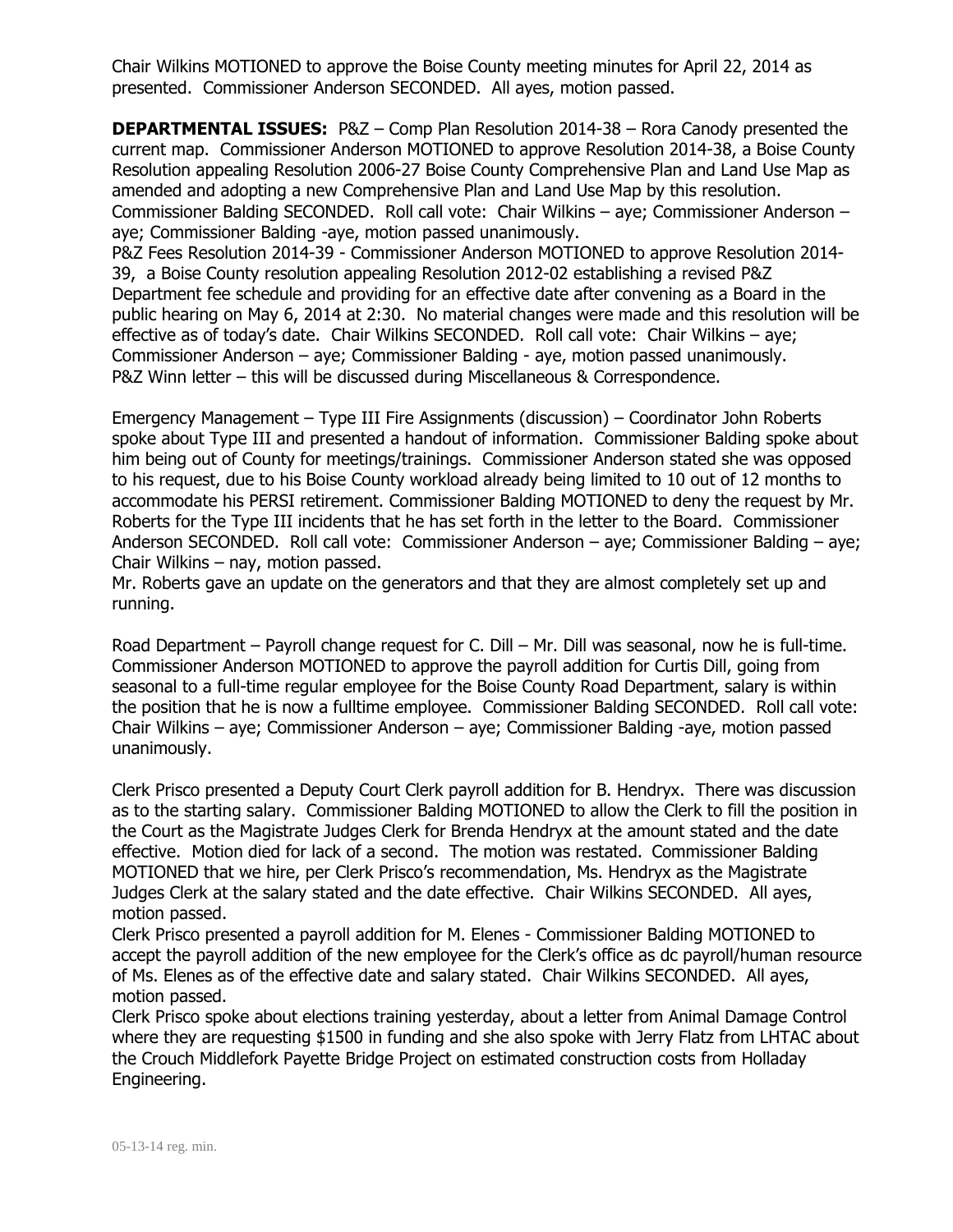**CONTRACTS/AGREEMENTS/GRANTS:** Solid Waste - Transfer Station Addition Contract Addendum – this is for part of the repairs of the damage done by IWS. Mr. Hayes from RC Hayes Construction was in attendance and asked for clarification of what his work order entails. Commissioner Anderson MOTIONED that we sign the Boise County Contract Change Order for RC Hayes Construction, for the Transfer Station addition in Horseshoe Bend, Change Order #1, in the amount of \$4,989.91, noting that the contract time has not been changed. The motion died for lack of a second. It was asked by Commissioner Balding for Commissioner Anderson to restate the motion. Commissioner Anderson MOTIONED approve the Boise County Change Order for RC Hayes Construction for the Transfer Station in Horseshoe Bend, Idaho, in the about of \$4,989.91, with no change in time and Commissioner Balding amended this motion to include; that this is a partial claim with our insurance company for the partial repair of the damage done by IWS. Commissioner Balding SECONDED. Roll call vote: Chair Wilkins – aye; Commissioner Anderson – aye; Commissioner Balding -aye, motion passed unanimously.

Sheriff's Department - Notice of Award: LE Patrols for the US Army Corps of Engineers - Commissioner Anderson MOTIONED to approve the Army Corp of Engineer Corp Award effective May 1st, 2014 through September, 2014, in the amount of \$27,648.48. Chair Wilkins SECONDED. Roll call vote: Chair Wilkins – aye; Commissioner Anderson – aye; Commissioner Balding - aye, motion passed unanimously.

**ROAD DEPARTMENT:** Master Transportation Plan (Keller Assoc.) This was moved to the morning so the superintendent could go back to work. The Master Transportation Plan was presented and followed by discussion. Road Superintendent Bill Jones and Donn Carnahan from Keller Associates are in attendance. The Board will make comments and get them to Mr. Carnahan, and Bill Jones and will revisit this on a future agenda.

## **DEMAND WARRANTS:** There were none.

**INDIGENT:** Chair Wilkins MOTIONED to go into executive session per I.C. 67-2345(1)(d) to discuss cases 04-05-D, 14-05-B, 07-04-A and 14-05-C. Commissioner Balding SECONDED. Roll call vote: Chair Wilkins – aye; Commissioner Anderson – aye; Commissioner Balding -aye, motion passed unanimously. Coming out of executive session, Chair Wilkins MOTIONED to sign the letter of denial for case 04-05-D for the write off balance, approve the lien on 14-05-C, sign the removal of the lien and letter of completion for case 04-04-A and allow the Clerk to sign for a cremation, not to exceed the \$900 limit for case 14-05-D. Commissioner Anderson SECONDED. Roll call vote: Chair Wilkins – aye; Commissioner Anderson – aye; Commissioner Balding - aye, motion passed unanimously. Chair Wilkins gave clarification, for the record, that when they went into executive session, she misstated a case number and called it 14-05-B, it was actually 14-05-C and that they did discuss 14-05-D, which was a cremation and she did not state that in her original motion.

**PA ISSUES:** Prosecutor Gee spoke to Jason Brinkman from ITD concerning the Banks to Lowman Road. Prosecutor Gee gave an update and stated that the contractor needs to chip seal and then they will be done with Davey's Bridge. Upon completion, the first segment is ready to transfer to ITD.

Prosecutor Gee spoke about the Ag exemptions discussion for executive session, the Baldwin property in which Assessor Adamson gave an update stating there is a dispute with the neighboring landowners.

Prosecutor Gee stated he has had no response from Atlanta Hwy District concerning Arrow Rock Road.

Commissioner Anderson asked about the follow-up on the Youren property ROW.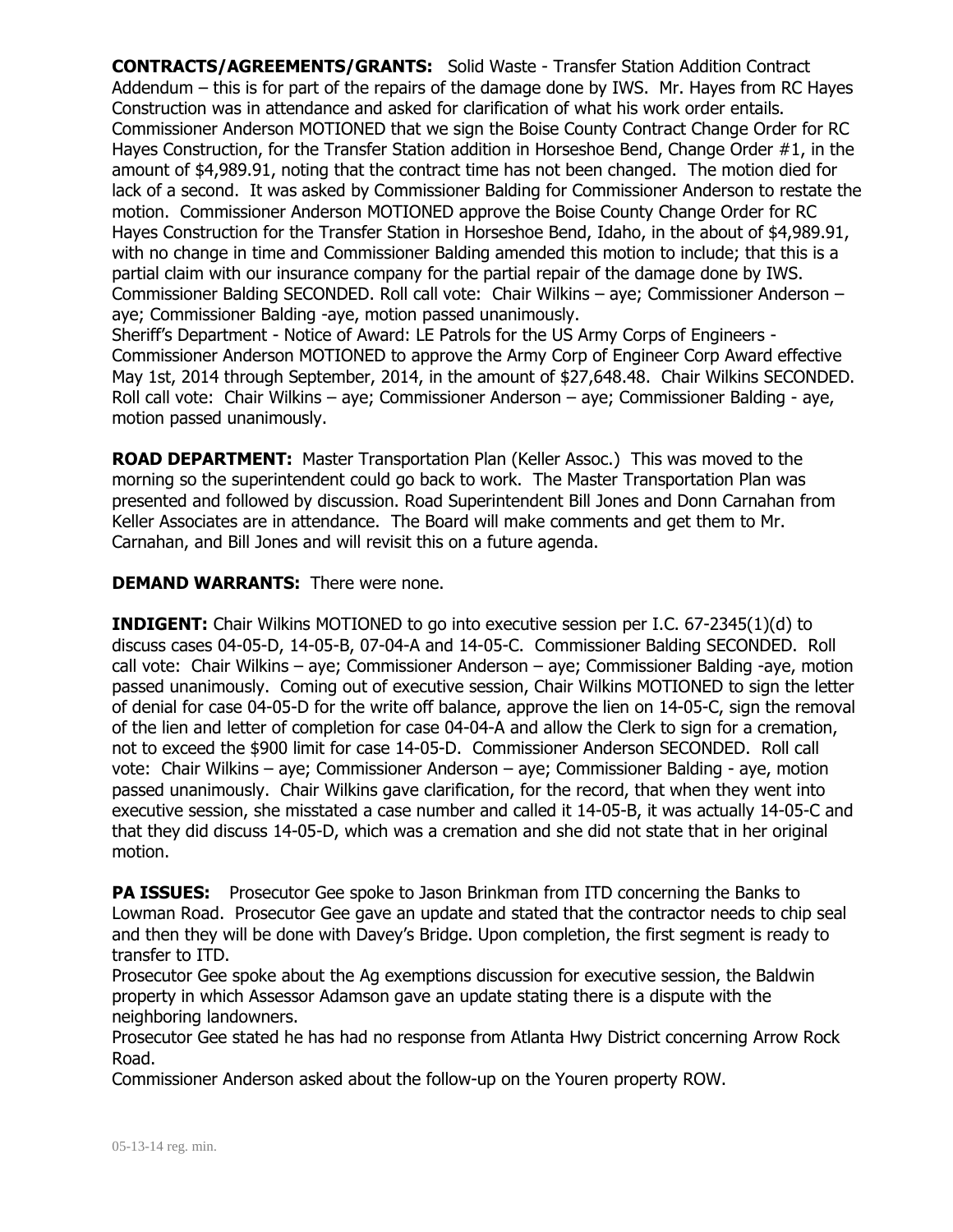Chair Wilkins MOTIONED to go into executive session per I.C. 67-2345(1)(f) for litigation and (1)(b) personnel. Commissioner Balding SECONDED. Roll call vote: Chair Wilkins – aye; Commissioner Anderson – aye; Commissioner Balding -aye, motion passed unanimously. Coming out executive session per I.C. 67-2345(1)(f) and (1)(b), the Board is continuing the personnel issue and reviewing documents from Prosecutor Gee for comment.

**BILLS:** Commissioner Anderson MOTIONED to approve the unpaid claims listed on the claims approval report for May 12, 2014 in the amount of \$242,520.99. Commissioner Balding SECONDED. Commissioner Anderson made an amendment to include the change of classification for the Emergency Management department for the generator, from professional services into the capital project line. Commissioner Balding SECONDED the amendment. Roll call vote: Chair Wilkins – aye; Commissioner Anderson – aye; Commissioner Balding - aye, motion passed unanimously.

| General Fund          |    | 69.389.55 | Solid Waste             |   | \$39,242.45 |
|-----------------------|----|-----------|-------------------------|---|-------------|
| Road & Bridge         | \$ | 34,284.93 | Weeds                   |   | 1,922.46    |
| Justice Fund          | S  | 53,269.85 | E911                    |   | 4,552.48    |
| <b>EBCA</b>           | S  | 2.158.08  | Snowmobile IC8-A        | S | 18.48       |
| <b>District Court</b> | S  | 3,638.38  | Snowmobile GV8-B        | S | 7.36        |
| Indigent              | S  | 22,378.00 | <b>Sheriff's Vessel</b> | S | 145.62      |
| Revaluation           | S  | 196.31    | Tort                    |   | 8,624.00    |

## **MISCELLANEOUS & CORRESPONDENCE:**

- P&Z Winn letter Chair Wilkins MOTIONED to sign the letter as presented. Commissioner Anderson SECONDED. All ayes, motion passed.
- 3 catering permits Commissioner Anderson MOTIONED to approve the Idaho Liquor Catering Permit for the Sportsman Hideout LLC, serving at the Riverpond Campground on August  $21 - 23$ , for The Ranch Idaho Liquor Permit serving at the Riverpond campground on August  $21 - 23$  and the Payette Brewing Company serving at NorthFork Championship on June 13th. Chair Wilkins SECONDED. All ayes, motion passed.
- Bid Proposal for bathroom fixtures White Electric bid \$125.00 for fan switches in the Commissioners Chambers and to combine the switches in the public bathrooms.
- Commissioner Anderson MOTIONED to approve the… fan switches for White Electric. Commissioner Balding SECONDED. All ayes, motion passed.
- IAC Dues Commissioner Balding stated that this is an FYI. Commissioner Anderson spoke about the Partnership for America billing that has come to Boise County through IAC. Clerk Prisco will check into this area that we fund.
- ITD Banks to Lowman Hwy letter the Board will follow up.
- IDL County wildfire protection plans The Board requested that Emergency Management Coordinator, John Roberts, respond to this.
- Behavioral Health Board letter and information Chair Wilkins will follow up.
- Ag exemptions Assessor Adamson gave an update on changes. Chair Wilkins MOTIONED to approve…the exemptions as presented except for the agricultural exempt submitted by Garden Valley Holdings/Mr. Weilmunster due to Prosecutor statement that the application was submitted late (after the deadline) and that there would be restrictions. Commissioner Balding SECONDED. Roll call vote: Chair Wilkins – aye; Commissioner Anderson – nay; Commissioner Balding -aye, motion passed.

**PUBLIC HEARING**: The Final Plat Application for North Ridge at Terrace Lakes was cancelled per P&Z staff, Rora Canody as agencies and adjacent landowners had not been contacted.